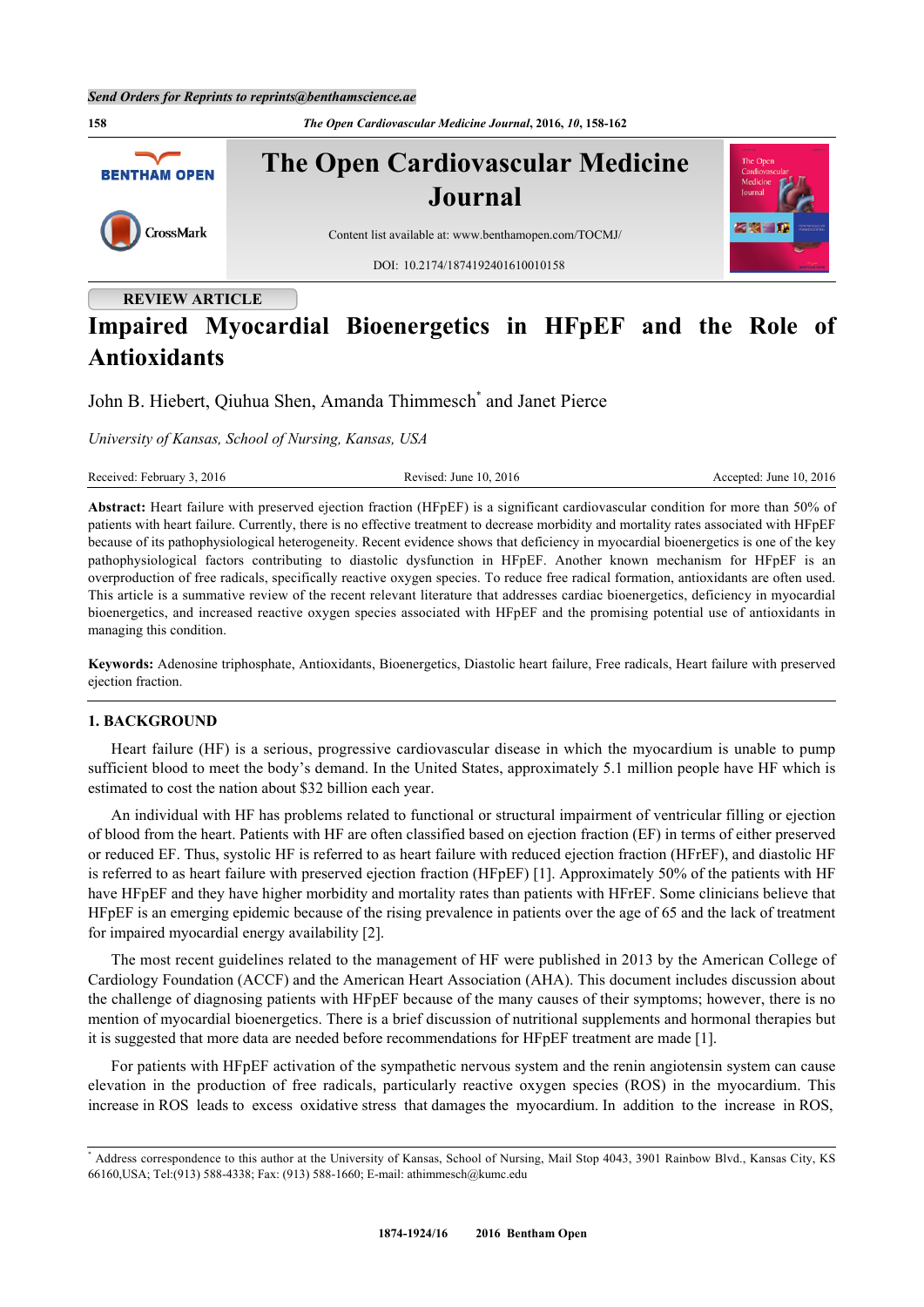impairment of the mitochondrial bioenergetics leads to decreased adenosine triphosphate (ATP) production [[3\]](#page-3-1). Both of these factors are now believed to be major mechanisms for the development of HFpEF [[4](#page-3-2) - [6](#page-3-3)]. In this article we will specifically review how increasing myocardial bioenergetics and supplementing antioxidants are potential additional treatments for HFpEF.

## **2. MYOCARDIAL BIOENERGETICS**

Bioenergetics is a broad term used to describe energy transactions and transformations [[7\]](#page-3-4). Compared to cells in any other organ, cell in the myocardium consume the most energy. Although the myocardium can generate ATP utilizing a variety of substrates, the vast majority of ATP is synthesized in the electron transport chain (ETC) of mitochondria in the form of ATP or phosphocreatine (PCr). The myocardial consumption of ATP is approximately 1 nM ATP per second, and myocardial energy stores must be regenerated about every 20 seconds in order to meet the high demand for ATP in the heart [\[8](#page-3-5)]. Relevant to HFpEF, diastolic myocardial consumption of ATP exceeds systolic ATP consumption [\[9](#page-3-6)].

An important component of myocardial energetics is calcium, which plays a role in the regulation of ATP synthesis and in consumption associated with myocardial contraction and relaxation [\[10](#page-3-7)]. During excitation-contraction, calcium is released from the sarcoplasmic reticulum and then binds to troponin C, causing displacement of tropomyosin and allowing actin-myosin cross-bridging. The thick and thin filaments of the sarcomere are then able to slide past each other, resulting in cardiac muscle contraction. In contrast, reuptake of calcium back to the sarcoplasmic reticulum contributes to the relaxation of cardiac muscle, an active process requiring ATP. In HFpEF, there is a leak and impaired uptake of calcium that leads to profound alterations in cardiac contractility [[11\]](#page-3-8).

There are significant changes in the bioenergetics of the myocardial mitochondria with age. Over time, ROS damage occurs mainly in Complex I of the ETC within mitochondria [[12](#page-3-9)]. This damage results in energy decline associated with impaired early diastolic filling. There is increased myocardial torsion to shortening ratio and a reduction in the PCr to ATP ratio. The consequence of these alterations in the myocardial mitochondria is the pathophysiologic basis of HFpEF [\[13\]](#page-3-10). Myocardial energy deficiency underlies the disruption of myocardial bioenergetics that leads to HFpEF [[8\]](#page-3-5).

## **3. REACTIVE OXYGEN SPECIES AND ANTIOXIDANTS**

Free radicals are unstable and highly reactive molecules with unpaired electrons. These molecules can either accept or donate electrons from or to other molecules, and this produces either reductants or oxidants. Often the oxidant is termed a ROS to describe a superoxide  $(O_2^{-\bullet})$  or hydroxyl radical (OH<sup>-•</sup>). For proper physiologic balance there must be equilibrium between free radicals and antioxidants. If ROS are overproduced, they can damage parts of the cell such as the proteins, lipids, and DNA. When there is an overabundance of ROS and the body's antioxidant system is unable to regulate the free radicals, oxidative stress occurs [[14](#page-3-11), [15\]](#page-3-12). There is evidence suggesting that excessive oxidative stress causes damage to the myocardium in patients with HFpEF [\[16](#page-3-13), [17](#page-3-14)].

In the cardiac myocytes, approximately 90% of the ATP is produced from the mitochondria. The mitochondria are a major source of ROS in the myocardium representing byproducts of oxidative phosphorylation. In myocardial mitochondria, the major  $O_2^{\bullet}$  is mainly produced by electron leakage from the ETC. A decrease in mitochondrial phosphorylation then increases electron leakage from the ETC and consequently produces hydrogen peroxide ( $H_2O_2$ ) that is then converted to the highly damaging OH<sup>−</sup>. Consequently, there is oxidative stress from the overproduction of mitochondrial ROS that has been associated with many cardiac diseases including HFpEF [[18\]](#page-3-15).

Patients with HFpEF have elevated ROS levels that contributes to the hypertrophy and increased resting tension in cardiomyocytes [\[19](#page-3-16)]. In numerous studies researchers have investigated the various molecular pathways related to ROS production in HFpEF [[20](#page-3-17), [21](#page-3-18)]. Hirata *et al.* recently used a novel biomarker called derivatives of reactive oxidative metabolite (DROM) and found that increased DROM was an independent and significant predictor of cardiovascular events in HFpEF. Specifically there was an association between the increased DROM levels and severity of HFpEF [\[20](#page-3-17)]. This is an example of a potential useful biomarker to measure ROS concentrations in patients with HFpEF.

Using an antioxidant to counteract increased free radical production is a potential method to reduce myocardial injury in patients with HFpEF. In both animal [\[21](#page-3-18), [22\]](#page-3-19) and human studies researchers have investigated the effects of antioxidant therapy to improve myocardial function in HFpEF. Wilder *et al.* found in studies with mice that the oxidative myofilament modifications are an important mediator in diastolic function. They administered an antioxidant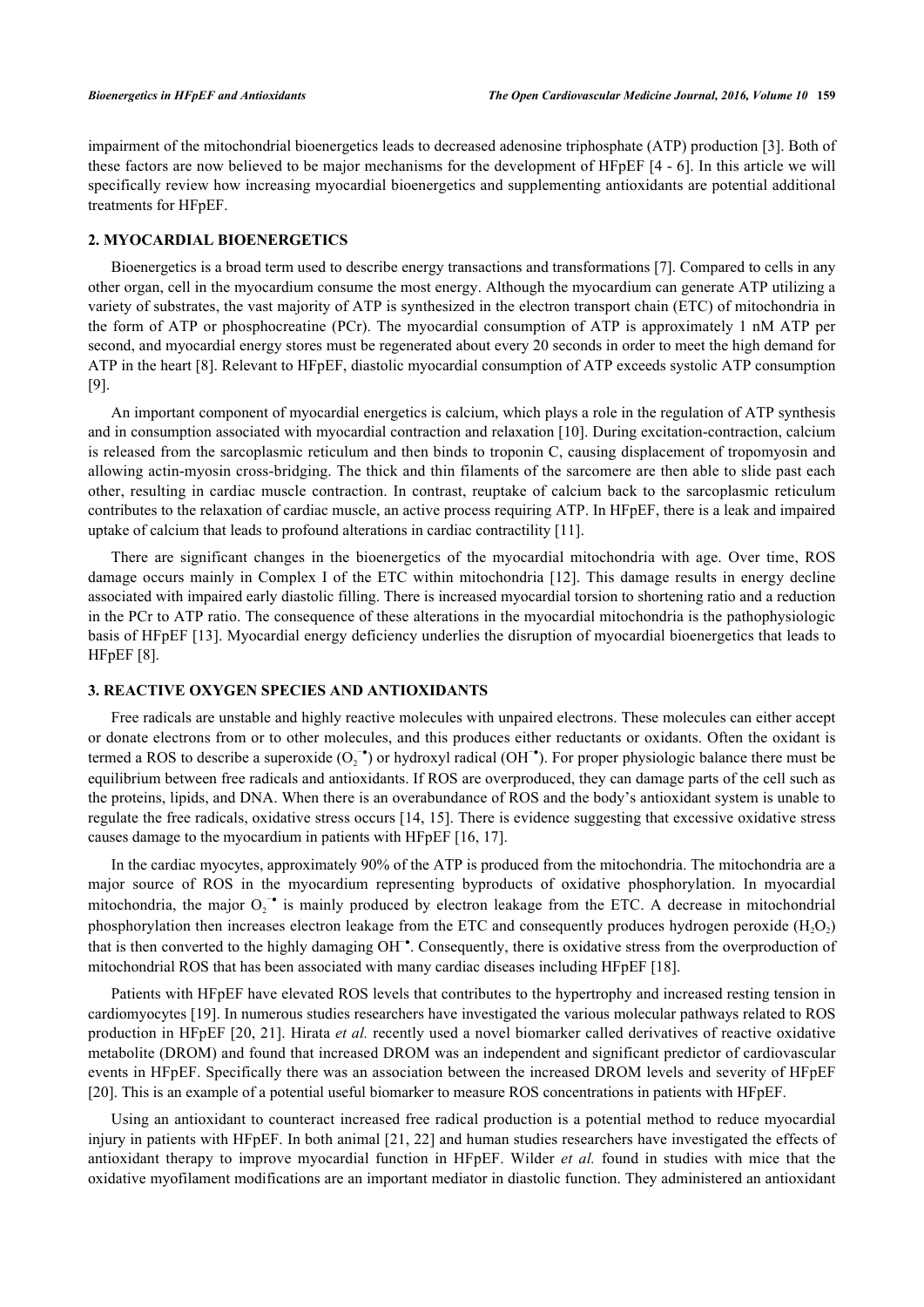called N-acetylcysteine (NAC) for 30 days and discovered that NAC reversed baseline diastolic dysfunction and hypertrophy [\[23](#page-3-20)]. However, many large clinical trials related to HF have failed to demonstrate a significant difference with antioxidants such as vitamin C or vitamin E [\[24](#page-3-21)]. This could be because these agents do not have a specific target for mitochondrial ROS generation. Thus, investigating antioxidant compounds such as coenzyme Q10 that target mitochondrial ROS is promising for future supplemental treatment of HFpEF [\[3](#page-3-1)]. A meta-analysis of coenzyme Q10 randomized clinical trials found that it improves outcomes of HF patients. Since coenzyme Q10 is an integral component of the mitochondrial respiratory chain for ATP production and also an antioxidant, coenzyme Q10 could assist in improving myocardial function in HF patients [\[25](#page-4-0)].

## **4. MANAGEMENT OF HFpEF**

The principal symptoms of HFpEF include exertional shortness of breath and fatigue [\[26](#page-4-1)]. The majority of patients with HFpEF are older women with a history of hypertension. In addition, these patients have many comorbidities such as obesity, diabetes mellitus, dyslipidemia, and coronary artery disease [[27,](#page-4-2) [28](#page-4-3)]. The 2013 ACCF/AHA Guideline for the Management of Heart Failure recommends the use of diuretics for symptoms of volume overload and beta-blocking agents, angiotensin-receptor enzyme (ACE) inhibitors, and angiotensin-receptor blockers (ARB) for hypertension [[1\]](#page-2-0). Nevertheless, there are no pharmaceutical agents that have altered the clinical course of HFpEF.

Studies have indicated that moderate walking exercise for patients with HFpEF is associated with improved symptoms of fatigue and shortness of breath, and with weight loss and improved quality of life. However, exercise may not change the patient's systolic or diastolic function [[29](#page-4-4) - [31](#page-4-5)]. Adjunctive therapy such as omega-3 polyunsaturated fatty acids [[32,](#page-4-6) [33\]](#page-4-7), coenzyme Q10 [\[34\]](#page-4-8), and D-ribose [[35](#page-4-9)] supplementation have been found useful for reducing the symptoms of HFpEF. Further research is needed because the recommended management of HFpEF has not been effective in reversing the poor prognosis for these patients. The absence of effective therapeutic strategies may be related to the heterogeneity of HFpEF pathophysiology and to inadequate emphasis placed on myocardial bioenergetics.

Below is a summary of the key messages expressed in this article (Table **[1](#page-2-1)**).

### <span id="page-2-1"></span>**Table 1. Key messages.**

| • HFpEF activates sympathetic nervous system and the renin angiotensin system causing increased free radical production. |
|--------------------------------------------------------------------------------------------------------------------------|
| • There are currently no pharmaceutical agents that have altered the clinical course of HFpEF.                           |
| • There is a decline in myocardial bioenergetics with aging.                                                             |
| • Patients with HFpEF have elevated reactive oxygen species (ROS) which impairs mitochondrial bioenergetics.             |
| • Several antioxidants such as ubiquinol reduce ROS production and improve myocardial energetics.                        |
| • Antioxidant augmentation could potentially reduce the incidence of HFpEF.                                              |

## **CONCLUSION**

Myocardial bioenergetics deficiency is proposed as one of the key underlying mechanisms contributing to the development of HFpEF in patients. This is supported by recent literature showing that enhancing myocardial bioenergetics could potentially be effective in reducing the incidence of HFpEF [\[36](#page-4-10)]. Additional research is needed to investigate the effects of using antioxidants (*e.g.*, coenzyme Q10) to assist with the insufficient cardiac bioenergetics in HFpEF. The use of antioxidant therapies could be a potential supplemental treatment in patients with HFpEF that would optimize their overall health.

## **CONFLICT OF INTEREST**

The authors confirm that this article content has no conflict of interest.

## **ACKNOWLEDGEMENTS**

Declared none.

## **REFERENCES**

<span id="page-2-0"></span>[1] Yancy CW, Jessup M, Bozkurt B, *et al.* American College of Cardiology Foundation; American Heart Association Task Force on Practice Guidelines. 2013 ACCF/AHA guideline for the management of heart failure: a report of the American College of Cardiology Foundation/American Heart Association Task Force on Practice Guidelines. J Am Coll Cardiol 2013; 62(16): e147-239. [\[http://dx.doi.org/10.1016/j.jacc.2013.05.019\]](http://dx.doi.org/10.1016/j.jacc.2013.05.019) [PMID: [23747642](http://www.ncbi.nlm.nih.gov/pubmed/23747642)]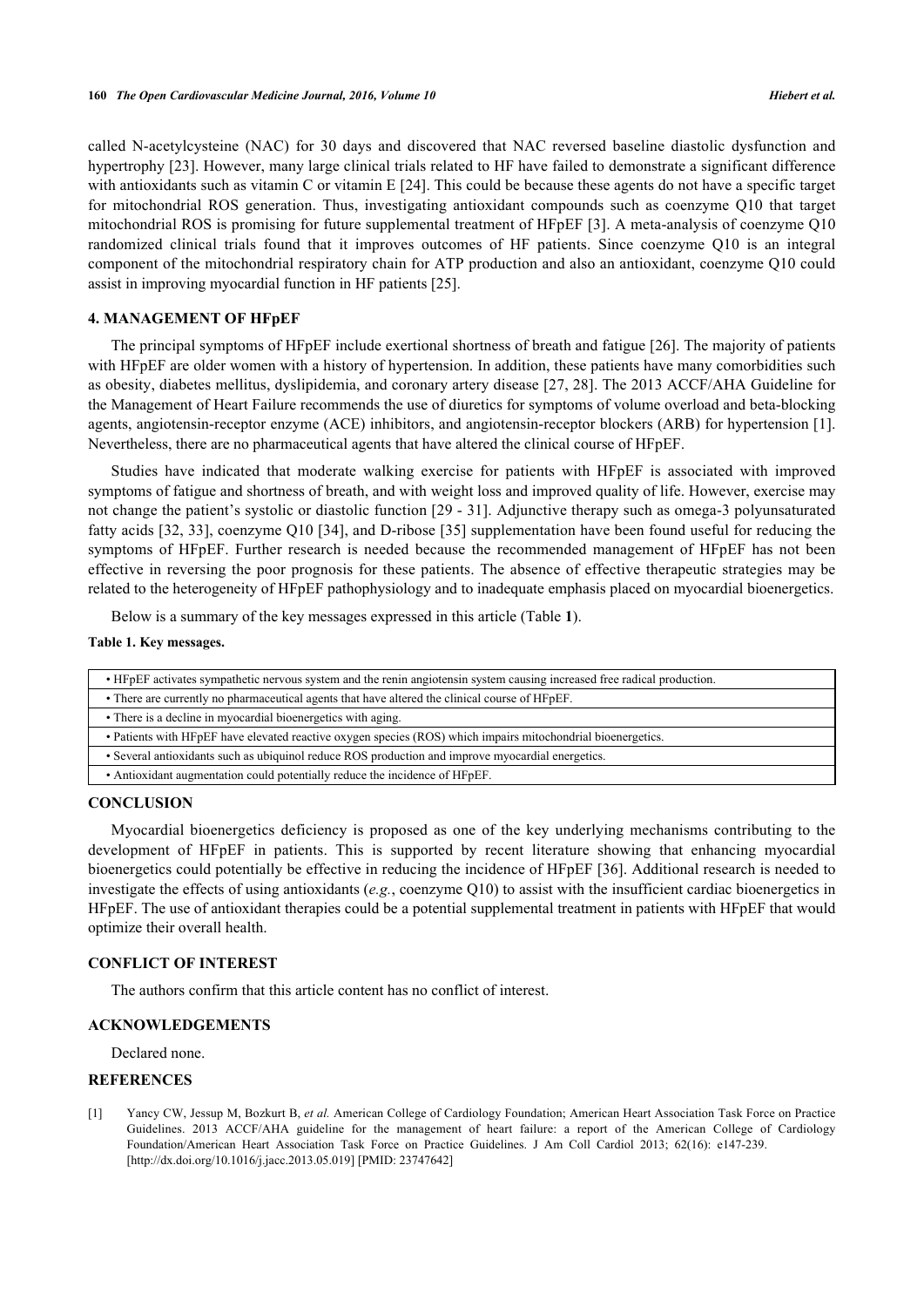<span id="page-3-0"></span>[2] Oktay AA, Rich JD, Shah SJ. The emerging epidemic of heart failure with preserved ejection fraction. Curr Heart Fail Rep 2013; 10(4): 401-10. [\[http://dx.doi.org/10.1007/s11897-013-0155-7\]](http://dx.doi.org/10.1007/s11897-013-0155-7) [PMID: [24078336](http://www.ncbi.nlm.nih.gov/pubmed/24078336)]

<span id="page-3-1"></span>[3] Münzel T, Gori T, Keaney JF Jr, Maack C, Daiber A. Pathophysiological role of oxidative stress in systolic and diastolic heart failure and its therapeutic implications. Eur Heart J 2015; 36(38): 2555-64. [\[http://dx.doi.org/10.1093/eurheartj/ehv305](http://dx.doi.org/10.1093/eurheartj/ehv305)] [PMID: [26142467\]](http://www.ncbi.nlm.nih.gov/pubmed/26142467)

<span id="page-3-2"></span>[4] Andersen MJ, Borlaug BA. Heart failure with preserved ejection fraction: current understandings and challenges. Curr Cardiol Rep 2014; 16(7): 501.

[\[http://dx.doi.org/10.1007/s11886-014-0501-8\]](http://dx.doi.org/10.1007/s11886-014-0501-8) [PMID: [24893938](http://www.ncbi.nlm.nih.gov/pubmed/24893938)]

- [5] van Heerebeek L, Hamdani N, Falcão-Pires I, *et al.* Low myocardial protein kinase G activity in heart failure with preserved ejection fraction. Circulation 2012; 126(7): 830-9. [\[http://dx.doi.org/10.1161/CIRCULATIONAHA.111.076075](http://dx.doi.org/10.1161/CIRCULATIONAHA.111.076075)] [PMID: [22806632\]](http://www.ncbi.nlm.nih.gov/pubmed/22806632)
- <span id="page-3-3"></span>[6] Paulus WJ, Tschöpe C. A novel paradigm for heart failure with preserved ejection fraction: comorbidities drive myocardial dysfunction and remodeling through coronary microvascular endothelial inflammation. J Am Coll Cardiol 2013; 62(4): 263-71. [\[http://dx.doi.org/10.1016/j.jacc.2013.02.092\]](http://dx.doi.org/10.1016/j.jacc.2013.02.092) [PMID: [23684677](http://www.ncbi.nlm.nih.gov/pubmed/23684677)]
- <span id="page-3-4"></span>[7] Kresge N Sr, Hill R. Historical Perspectives: Bioenergetics. J Biochem 2010; 285: 1.
- <span id="page-3-5"></span>[8] Ventura-Clapier R, Garnier A, Veksler V, Joubert F. Bioenergetics of the failing heart. Biochim Biophys Acta 2011; 1813: 1360-72.
- <span id="page-3-6"></span>[9] Sinatra ST. Metabolic cardiology: an integrative strategy in the treatment of congestive heart failure. Altern Ther Health Med 2009; 15(3): 44-52.

[PMID: [19472864\]](http://www.ncbi.nlm.nih.gov/pubmed/19472864)

- <span id="page-3-7"></span>[10] Glancy B, Balaban RS. Role of mitochondrial Ca<sup>2+</sup> in the regulation of cellular energetics. Biochemistry 2012; 51(14): 2959-73. [\[http://dx.doi.org/10.1021/bi2018909](http://dx.doi.org/10.1021/bi2018909)] [PMID: [22443365\]](http://www.ncbi.nlm.nih.gov/pubmed/22443365)
- <span id="page-3-8"></span>[11] Marks AR. Calcium cycling proteins and heart failure: mechanisms and therapeutics. J Clin Invest 2013; 123(1): 46-52. [\[http://dx.doi.org/10.1172/JCI62834\]](http://dx.doi.org/10.1172/JCI62834) [PMID: [23281409](http://www.ncbi.nlm.nih.gov/pubmed/23281409)]
- <span id="page-3-9"></span>[12] Akhmedov AT, Rybin V, Marín-García J. Mitochondrial oxidative metabolism and uncoupling proteins in the failing heart. Heart Fail Rev 2015; 20(2): 227-49. [\[http://dx.doi.org/10.1007/s10741-014-9457-4\]](http://dx.doi.org/10.1007/s10741-014-9457-4) [PMID: [25192828](http://www.ncbi.nlm.nih.gov/pubmed/25192828)]
- <span id="page-3-10"></span>[13] Wan SH, Vogel MW, Chen HH. Pre-clinical diastolic dysfunction. J Am Coll Cardiol 2014; 63(5): 407-16. [\[http://dx.doi.org/10.1016/j.jacc.2013.10.063\]](http://dx.doi.org/10.1016/j.jacc.2013.10.063) [PMID: [24291270](http://www.ncbi.nlm.nih.gov/pubmed/24291270)]
- <span id="page-3-11"></span>[14] Lichtenberg D, Pinchuk I. Oxidative stress, the term and the concept. Biochem Biophys Res Commun 2015; 461(3): 441-4. [\[http://dx.doi.org/10.1016/j.bbrc.2015.04.062](http://dx.doi.org/10.1016/j.bbrc.2015.04.062)] [PMID: [25911322\]](http://www.ncbi.nlm.nih.gov/pubmed/25911322)
- <span id="page-3-12"></span>[15] Lobo V, Patil A, Phatak A, Chandra N. Free radicals, antioxidants and functional foods: Impact on human health. Pharmacogn Rev 2010; 4(8): 118-26.

[\[http://dx.doi.org/10.4103/0973-7847.70902](http://dx.doi.org/10.4103/0973-7847.70902)] [PMID: [22228951](http://www.ncbi.nlm.nih.gov/pubmed/22228951)]

- <span id="page-3-13"></span>[16] Vitiello D, Harel F. Changes in cardiopulmonary reserve and peripheral arterial function concomitantly with subclinical inflammation and oxidative stress in patients with heart failure with preserved ejection fraction. Int J Vasc Med 2014. 2014: 8
- <span id="page-3-14"></span>[17] Negi SI, Jeong EM, *et al.* Renin-angiotensin activation and oxidative stress in early heart failure with preserved ejection fraction. Biomed Res Int 2015. 2015: 825027
- <span id="page-3-15"></span>[18] Chen YR, Zweier JL. Cardiac mitochondria and reactive oxygen species generation. Circ Res 2014; 114(3): 524-37. [\[http://dx.doi.org/10.1161/CIRCRESAHA.114.300559](http://dx.doi.org/10.1161/CIRCRESAHA.114.300559)] [PMID: [24481843](http://www.ncbi.nlm.nih.gov/pubmed/24481843)]
- <span id="page-3-16"></span>[19] Zuo L, Chuang CC, Hemmelgarn BT, Best TM. Heart failure with preserved ejection fraction: Defining the function of ROS and NO. J Appl Physiol 2015; 119(8): 944-51.

[\[http://dx.doi.org/10.1152/japplphysiol.01149.2014](http://dx.doi.org/10.1152/japplphysiol.01149.2014)] [PMID: [25977452\]](http://www.ncbi.nlm.nih.gov/pubmed/25977452)

- <span id="page-3-17"></span>[20] Hirata Y, Yamamoto E, Tokitsu T, et al. Reactive oxidative metabolites are associated with the severity of heart failure and predict future cardiovascular events in heart failure with preserved left ventricular ejection fraction. Int J Cardiol 2015; 179: 305-8. [\[http://dx.doi.org/10.1016/j.ijcard.2014.11.018](http://dx.doi.org/10.1016/j.ijcard.2014.11.018)] [PMID: [25464471\]](http://www.ncbi.nlm.nih.gov/pubmed/25464471)
- <span id="page-3-18"></span>[21] Dai DF, Chen T, Szeto H, *et al.* Mitochondrial targeted antioxidant Peptide ameliorates hypertensive cardiomyopathy. J Am Coll Cardiol 2011; 58(1): 73-82. [\[http://dx.doi.org/10.1016/j.jacc.2010.12.044\]](http://dx.doi.org/10.1016/j.jacc.2010.12.044) [PMID: [21620606](http://www.ncbi.nlm.nih.gov/pubmed/21620606)]
- <span id="page-3-19"></span>[22] Zambrano S, Blanca AJ, Ruiz-Armenta MV, *et al.* L-Carnitine protects against arterial hypertension-related cardiac fibrosis through modulation of PPAR-γ expression. Biochem Pharmacol 2013; 85(7): 937-44. [\[http://dx.doi.org/10.1016/j.bcp.2012.12.021\]](http://dx.doi.org/10.1016/j.bcp.2012.12.021) [PMID: [23295156](http://www.ncbi.nlm.nih.gov/pubmed/23295156)]
- <span id="page-3-20"></span>[23] Wilder T, Ryba DM, Wieczorek DF, Wolska BM, Solaro RJ. N-acetylcysteine reverses diastolic dysfunction and hypertrophy in familial hypertrophic cardiomyopathy. Am J Physiol Heart Circ Physiol 2015. 2015.ajpheart 00339
- <span id="page-3-21"></span>[24] Gori T, Münzel T. Oxidative stress and endothelial dysfunction: therapeutic implications. Ann Med 2011; 43(4): 259-72. [\[http://dx.doi.org/10.3109/07853890.2010.543920\]](http://dx.doi.org/10.3109/07853890.2010.543920) [PMID: [21284528](http://www.ncbi.nlm.nih.gov/pubmed/21284528)]